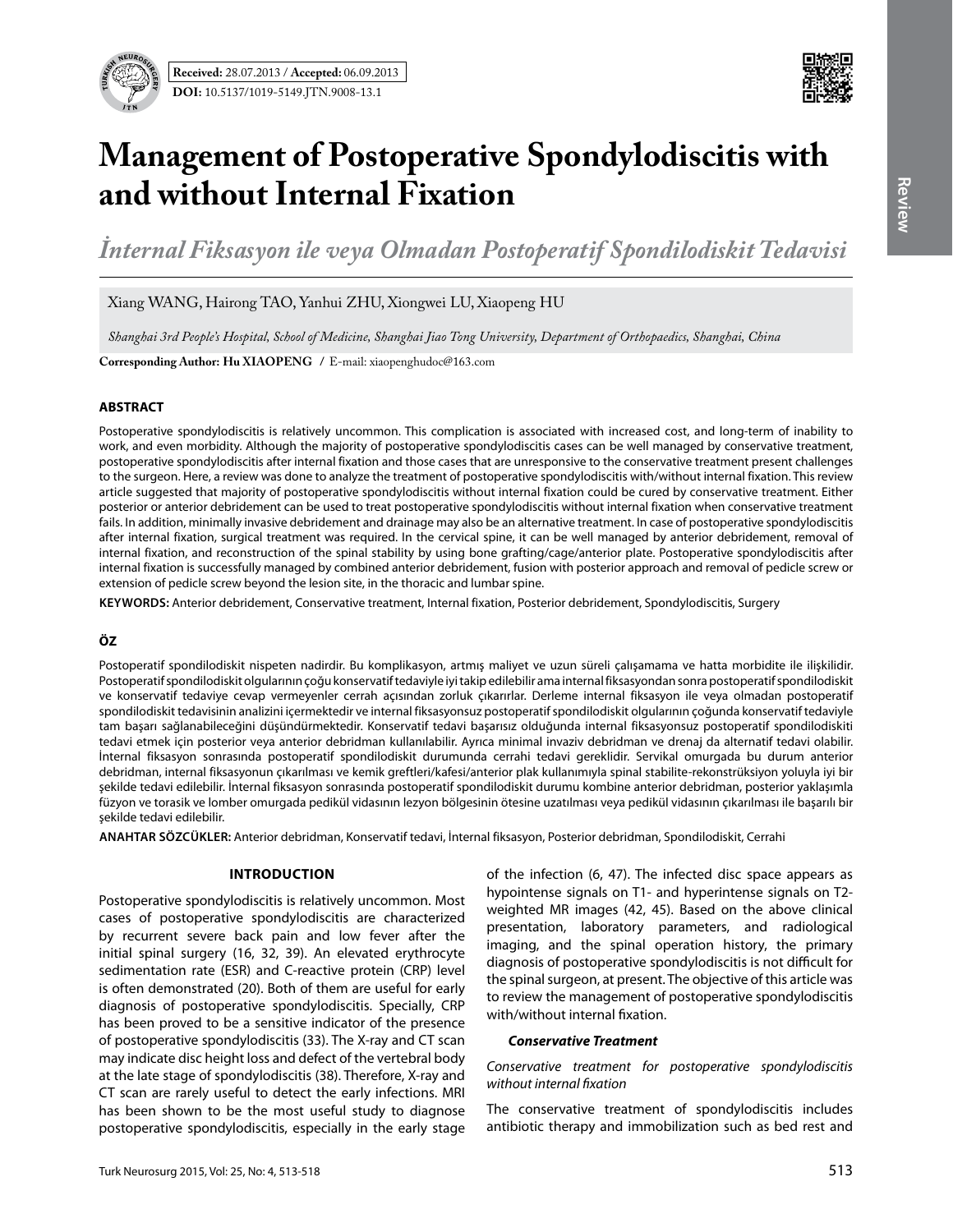spinal bracing. Once spondylodiscitis is diagnosed, patients are managed by empirical continuous intravenous broadspectrum antibiotic and immobilization. Percutaneous biopsy of the affected vertebral bodies under CT monitoring was advised to determine the efficacy and safety of the antibiotics (13, 34). Antibiotics are adjusted to the sensitivities of these organisms according to the percutaneous biopsy results. In the series reported by Bettini et al., 56 patients with primary pyogenic spinal infection were successfully managed by antibiotic therapy and spinal bracing (5). In another series reported by Valancius et al., 91 cases of primary spondylodiscitis were managed conservatively. They concluded that conservative therapy is safe and effective for carefully selected patients without spondylodiscitic complications (44). Regarding the treatment of postoperative spondylodiscitis without internal fixation, Kutlay et al., (27) reported 22 cases treated with antibiotics and hyperbaric oxygen therapy. The results indicated that all 22 patients were successfully treated without recurrence. In the recent study of Basu, 17 cases of postoperative discitis were treated with rest and antibiotic therapy alone and 13 cases responded well to the conservative therapy (2). Postacchini and Cinotti reported 13 cases where postoperative spondylodiscitis was treated by antibiotics in 6 cases. Antibitiocs were started at 31 days postoperatively on average and continued for 62 days, and symptoms were relieved after 3.9 months. At the final followup, X-ray indicated moderate changes of vertebral bodies in 4 cases and extensive osteolytic lesions of vertebral bodies in 2 cases. In the other 7 cases, antibiotics were initiated a mean of 8 days postoperatively and symptoms were relieved after 1.8 months without marked destructive lesions of the vertebral bodies. They concluded that the course of postoperative spondylodiscitis could be shortened by early and adequately prolonged antibiotic treatment. Extensive vertebral body lesions could also be avoided (37). Based on the above reports, antibiotics and bed rest are an effective treatment for the majority of the postoperative spondylodiscitis cases without internal fixation. Early and adequately effective antibiotic treatment can control spread of the infection and avoid the development of vertebral body lesions when early diagnosis is confirmed.

## *Conservative treatment for postoperative spondylodiscitis after internal fixation*

Conservative treatment may not suitable for postoperative spondylodiscitis after internal fixation. There are several reports describing the management of postoperative spondylodiscitis after internal fixation. All the reports advocate radical debridement, removal of the internal fixation/extension of internal fixation beyond the lesion site, and fusion of the infected spinal segment for the treatment of postoperative spondylodiscitis after internal fixation.

## *Surgical Treatment*

*Surgical treatment for postoperative spondylodiscitis without internal fixation*

For postoperative spondylodiscitis without internal fixation, operative management has been recommended when conservative treatment has failed (1, 20). Posterior debridement and fusion with/without instrumentation is widely used for spontaneous infectious spondylodiscitis (12, 17, 22, 48) since most spinal surgeons are familiar with the posterior operative approach. Several studies have reported that spontaneous infectious spondylodiscitis and septic hematogenous spondylodiscitis were successfully treated with posterior debridement and fusion with/without stabilization (12, 17, 22, 48) but there are only a few articles describing posterior debridement for the treatment of postoperative spondylodiscitis without internal fixation. In 2012, a retrospective study of 35 cases of postoperative spondylodiscitis without internal fixation was published where 29 patients who were unresponsive to conservative treatment were treated by posterior debridement and none of the cases required anterior fusion. Internal fixation was also not required. Within nine months follow-up, all patients recovered fully without disability or neurological deficit (20).

The infectious and necrotic tissues were mainly limited to the diseased intervertebral disc in the majority of the patients with pyogenic spondylodiscitis. Additionally, the posterior spinal structures were not greatly affected. Some of the recent reports indicated that anterior spinal surgical approach could radically debride the infectious and necrotic tissue of the diseased intervertebral disc under direct visualization (9, 10). There are also reports of spondylodiscitis/pyogenic vertebral osteomyelitis being treated by anterior debridement and fusion with/without anterior instrumentation (8, 9, 11, 14). Additionally, anterior debridement combined with onestage/staged posterior internal fixation has been used to treat patients with primary pyogenic vertebral osteomyelitis (10, 15, 36, 40, 43). There are few studies on anterior debridement for the treatment of postoperative spondylodiscitis, however. In the case reported by Ahn and Lee (1), 6 cases of postoperative spondylodiscitis after transforaminal percutaneous endoscopic lumbar discectomy, who were unresponsive to the extensive antibiotic therapy or surgical drainage, were treated by anterior lumbar interbody fusion with posterior instrumentation. The modified MacNab criteria results were good in 3 patients, fair in 2 patients and poor in one patient within 20 to 48 months of follow-up.

There are reports on surgical treatment other than open surgery for postoperative spondylodiscitis without internal fixation when conservative treatment has failed. In a retrospective case series analysis, Bavinzski et al., (4) reported 17 cases of septic postoperative spondylodiscitis without internal fixation treated by microsurgical debridement and application of a closed suction-irrigation system supported by specific antibiotic therapy. During the operation, all the patients were managed by the same microsurgical approach to remove the necrotic and infected tissue. The infected disc space was then extensively irrigated by normal saline, diluted povidone/iodine solution, and hydrogen peroxide. Finally, a closed vacuum suction-irrigation drainage system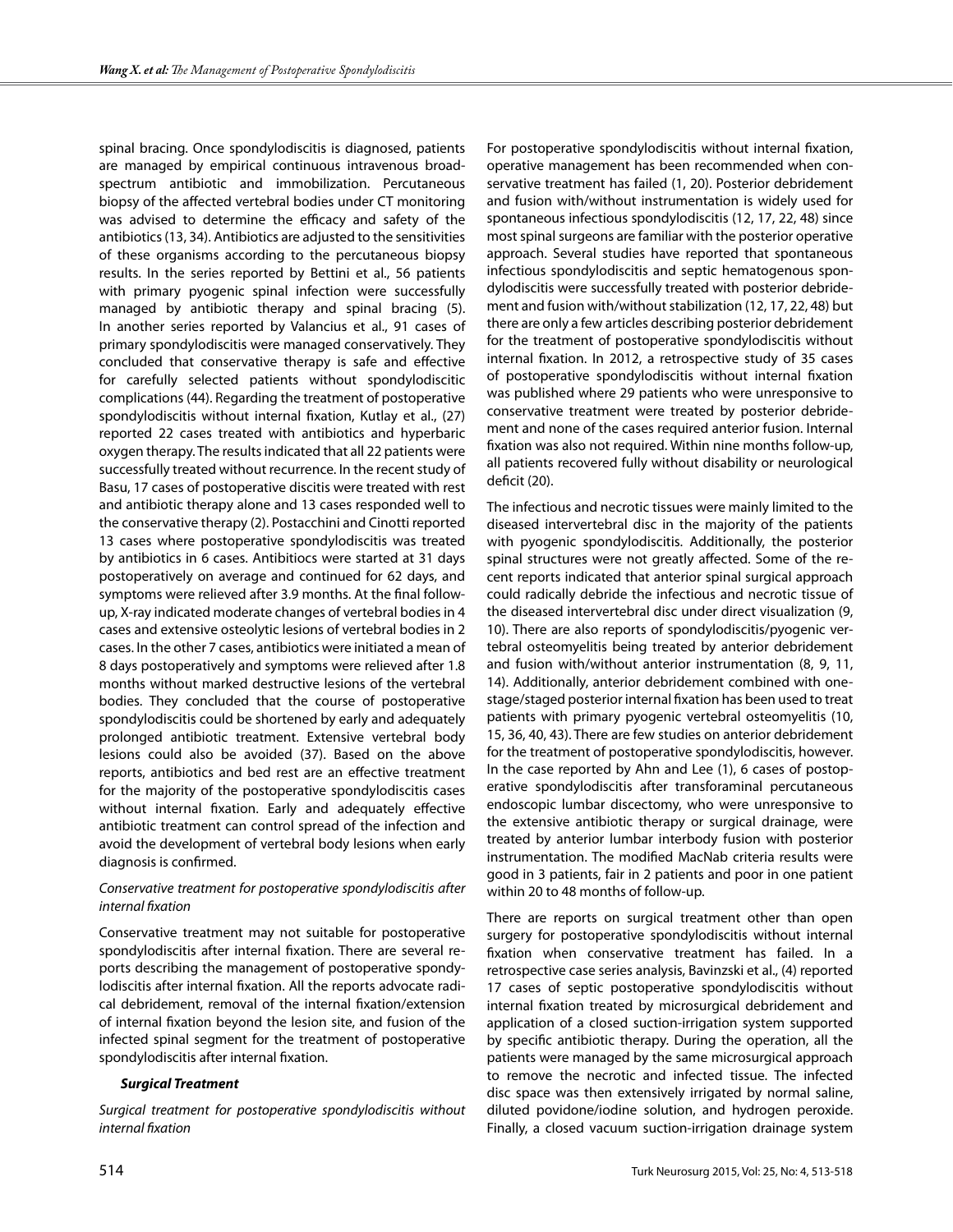| <b>Study</b>                   | <b>Design</b> | <b>Operative approach</b> | <b>Initial internal fixation</b>                            | <b>Cervical spine</b><br>reconstruction | <b>Outcome</b> |
|--------------------------------|---------------|---------------------------|-------------------------------------------------------------|-----------------------------------------|----------------|
| Kulkami and Hee (26)           | Case report   | Anterior debridement      | Anterior plate removed,<br>cage left in place               | Autograft                               | <b>Fusion</b>  |
| Basu and<br>Sreeramalingam (3) | Case report   | Anterior debridement      | Removed                                                     | Autograft and<br>anterior plate         | Fusion         |
| Korovessis et al. (25)         | Case report   | Anterior debridement      | Cage removed, posterior<br>instrumentation left in<br>place | Cage with autograft                     | <b>Fusion</b>  |

## **Table I:** Data of the Management of Postoperative Spondylodiscitis After Internal Fixation in the Cervical Spine

### **Table II:** Data of the Management of Postoperative Spondylodiscitis After Internal Fixation in the Thoracic and Lumbar Spine

| <b>Study</b>                  | <b>Design</b> | <b>Operative approach</b>                                                       | <b>Initial internal fixation</b> | <b>Thoracic and</b><br>lumbar spine<br>reconstruction         | <b>Outcome</b> |
|-------------------------------|---------------|---------------------------------------------------------------------------------|----------------------------------|---------------------------------------------------------------|----------------|
| Carmouche and<br>Molinari (7) | Case report   | Not clear                                                                       | Removed                          | Posterolateral<br>autograft                                   | Fusion         |
| Neumayer et al. (35)          | Case report   | Posterior and second-<br>stage anterior<br>debridement                          | Removed                          | Anterior autograft<br>and instrumentation                     | <b>Fusion</b>  |
| Lange et al. (28)             | Case report   | Repeat anterior<br>debridement<br>and posterior<br>instrumentation<br>extension | Left in place                    | Cage with autograft<br>and posterior<br>instrumentation       | Fusion         |
| Hsieh et al. (23)             | Case series   | Posterior and first-/<br>second-stage anterior<br>debridement                   | 9 Removed<br>2 Left in place     | Anterior autograft<br>Posterior<br>instrumentation<br>for $2$ | <b>Fusion</b>  |

was inserted in the infected disc space. The rate of irrigation was maintained at 30-50 ml/h without antibiotics in the solution. Systemic intravenous antibiotics were used 3-4 weeks, followed by oral antibiotics for 2-3 months. All the patients became pain-free 2-4 weeks postoperatively and 14 of the 17 patients obtained good to excellent results. MRI examinations confirmed resolution of the infectious processes in 16 of the patients except one patient where MRI was not performed due to a metal implant. In the series of 34 patients of Li et al., (29), all the patients with postoperative spondylodiscitis without internal fixation were treated by percutaneous discectomy and drainage. There were 31 cases of postoperative lumbar spondylodiscitis and 3 cases of postoperative cervical spondylodiscitis. Immediate relief of back pain was reported by 25 patients after this operative procedure. All cervical patients had pain improvement within 24h and the condition improved within the first week after the operative procedure. They monitored 31 cases from 2 to 10 years and they concluded this procedure was an invasive procedure for obtaining biopsy material for histological analysis and culture. In addition, this operative procedure had a good clinical outcome.

Although the use of anterior or posterior debridement for the treatment of spondylodiscitis remains controversial, patients with postoperative spondylodiscitis who were unresponsive to conservative treatment can be successfully managed either with posterior or anterior debridement based on the literature. Moreover, minimally invasive debridement and drainage may be also an alternative treatment for postoperative spondylodiscitis when conservative management has failed, especially in elderly patients and patients in poor condition.

#### *Surgical treatment for postoperative spondylodiscitis after internal fixation*

For the treatment of postoperative spondylodiscitis after internal fixation, the few published reports unanimously agree that operative procedures are required. In the cervical spine, three reports have described the management of postoperative spondylodiscitis after internal fixation (Table I). In 2006, Kulkarni and Hee (26) described a 56-year-old male patient who presented with C4/5 spondylodiscitis occurring adjacent to C5/6 and C6/7 levels for which anterior cervical discectomy and fusion using PEEK cages and plating was performed. This patient underwent debridement,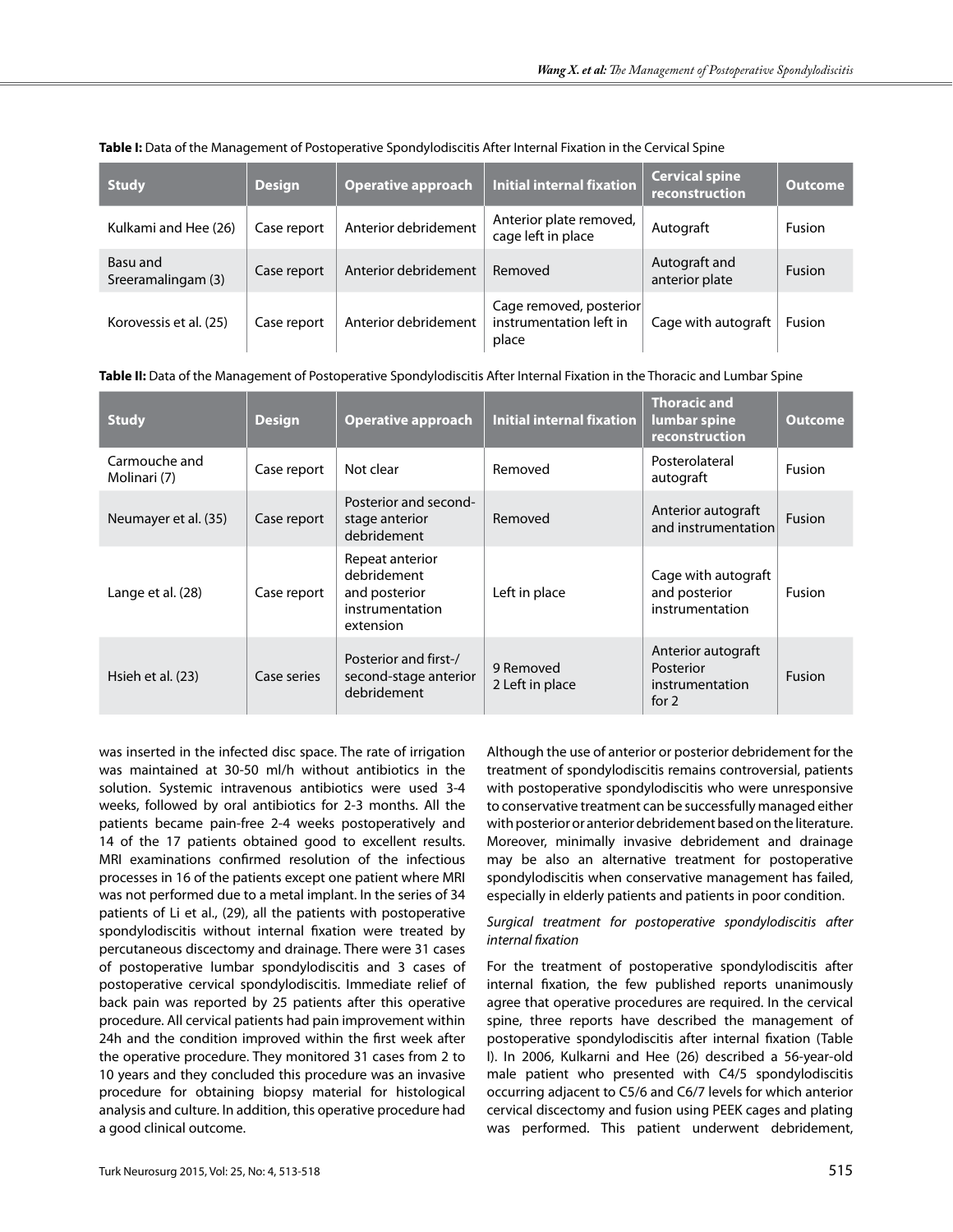decompression of the C4/5 spinal cord, and removal of the plate and screws. The cages were left intact, and the C4/5 level was reconstructed with tricortical iliac crest autograft. The X-rays confirmed solid fusion of C4/5, C5/6, and C6/7 five months postoperatively. In 2012, Basu and Sreeramalingam (3) described another case of adjacent spondylodiscitis (C3/4) after anterior cervical decompression and fusion from C5 to C7 was performed in a 39-year-old male patient. Anterior debridement/decompression of the C3/4 disc space and removal of internal fixation were performed. Afterwards, C3/4 was fused by using iliac crest bone grafting and anterior plate. At the final follow-up, he had completely recovered and gone back to work. Additionally, X-rays confirmed good fusion from C2 to C7 without signs of recurrence of infection. In 2012, Korovessis et al., (25). reported a case of cervical spondylodiscitis associated with oesophageal perforation after combined staged posterior (lateral mass screws) and anterior (plate, PEEK) fusion for C5/6 fracture dislocation. This patient also underwent debridement, removal of the anterior spinal implants, and a mesh cage with iliac bone graft was inserted into the C5/6 disc space. The esophagus posterior wall was fixed with sutures. Successful fusion was obtained between C5/6 without infection recurrence at the final followup. Based on the review of above articles, postoperative spondylodiscitis after internal fixation in the cervical spine can be well managed by radical anterior debridement, removal of internal fixation at the lesion site, and reconstruction of cervical spinal stability by using bone grafting with/without cage and/or anterior plate.

In the thoracic and lumbar spine, several studies had described the management of postoperative spondylodiscitis after internal fixation (Table II). The first report in postoperative spondylodiscitis after internal fixation was published by Carmouche and Molinari (7), they reported a 35-year-old male patient with a diagnosis of epidural abscess and discitis at the L4/5 level after instrumented posterior lumbar interbody fusion using a single carbon fiber interbody cage. Surgical debridement and epidural abscess drainage were performed. However, his clinical symptoms, ESR and CRP levels were not improved and became even worse. Repeat debridement was performed, and his interbody cage and pedicle screw instrumentation were removed. Six months postoperatively, X-ray demonstrated solid bilateral posterolateral arthrodesis of L4/5 and the clinical symptoms were reduced at the final follow-up. Although the details pertaining to the operative approach in this case is lacking, it is apparently important to remove the internal fixation at the infection site. In 2009, Neumayer, F reported a case of T12/L1 postoperative spondylodiscitis after internal fixation due to a multiresistant organism. The infection was controlled by anterior debridement, anterior internal fixation, and 12 months of intravenous antibiotic treatment. At the final follow-up, spinal fusion was achieved. Moreover, reoccurrence of infection was not noted (35). In 2010, Lange et al., (28) reported a 70-yearold woman suffering from L1/2 spondylodiscitis initially. After surgical intervention with posterior stabilization,

debridement, and replacement of the L1/2 vertebral bodies, adjacent spondylodiscitis at T10/11 was diagnosed 2 months postoperatively. Removal of the vertebral body of T11 and extension of posterior instrumentation were carried out. However, repeated spinal radiographs and MRI indicated an adjacent spondylodiscitis at the T8/9 level 14 months later. Removal of the vertebral bodies of T8 and T9 was carried out and the posterior stabilization was extended up to T5. At the last follow-up, clinical examination, blood testing, and radiograph suggested no evidence of any further spondylodiscitis.

The first series describing postoperative spondylodiscitis after internal fixation was reported by Hsieh et al., (23) in 2011. He reported 11 patients diagnosed with postoperative spondylodiscitis after posterior pedicle screw instrumentation for 10 cases of degenerative lumbar disease and a case of osteoporotic spine fracture. For the treatment of spondylodiscitis, internal fixation was removed in 9 patients who had concomitant posterior infection. The posterior pedicle screw was extended beyond the lesion site in the other 2 patients without posterior infection who had confirmed pseudarthrosis. In these 11 patients, 6 cases were treated by posterior debridement and removal of instrumentation, and one-stage anterior debridement and fusion. Staged anterior debridement and fusion were performed for the other 5 cases after the first staged posterior surgery. At the final followup, the 11 patients were all successfully treated by removal of instrumentation/extension of instrumentation beyond the lesion site, and one-stage/staged anterior debridement and fusion. As it is well known, anterior debridement can radically remove infectious and necrotic tissue in the disc space under direct visualization. Extension of the pedicle screw can provide immediate spinal stability, which is helpful in the healing process of the infection. Taken together, postoperative spondylodiscitis after internal fixation can be successfully managed by combined anterior debridement and fusion with a posterior approach removal of pedicle screw if spinal fusion is obtained, or extension of the pedicle screw beyond the lesion site if spinal fusion is not obtained, in the thoracic and lumbar spine.

#### *Prevention*

Due to the increase in spinal surgery, postoperative spondylodiscitis has been recently reported as an increasing complication of such surgery (19, 21, 24, 30, 46). Careful intraoperative technique, irrigation of the incision, and perioperative/intraoperative antibiotics are recommended for the prophylaxis of postoperative spondylodiscitis. To prevent postoperative spondylodiscitis, appropriate use of antibiotics is the most important prophylaxis. Some reports argue that perioperative antibiotics can effectively prevent postoperative spondylodiscitis (18, 49). Others believe that intraoperative antibiotic prophylaxis is effective to prevent postoperative spondylodiscitis after spinal surgery. Additionally, postoperative prophylaxis is not adopted or significantly reduced (30, 31). A retrospective study reported that placement of gentamicin-containing collagenous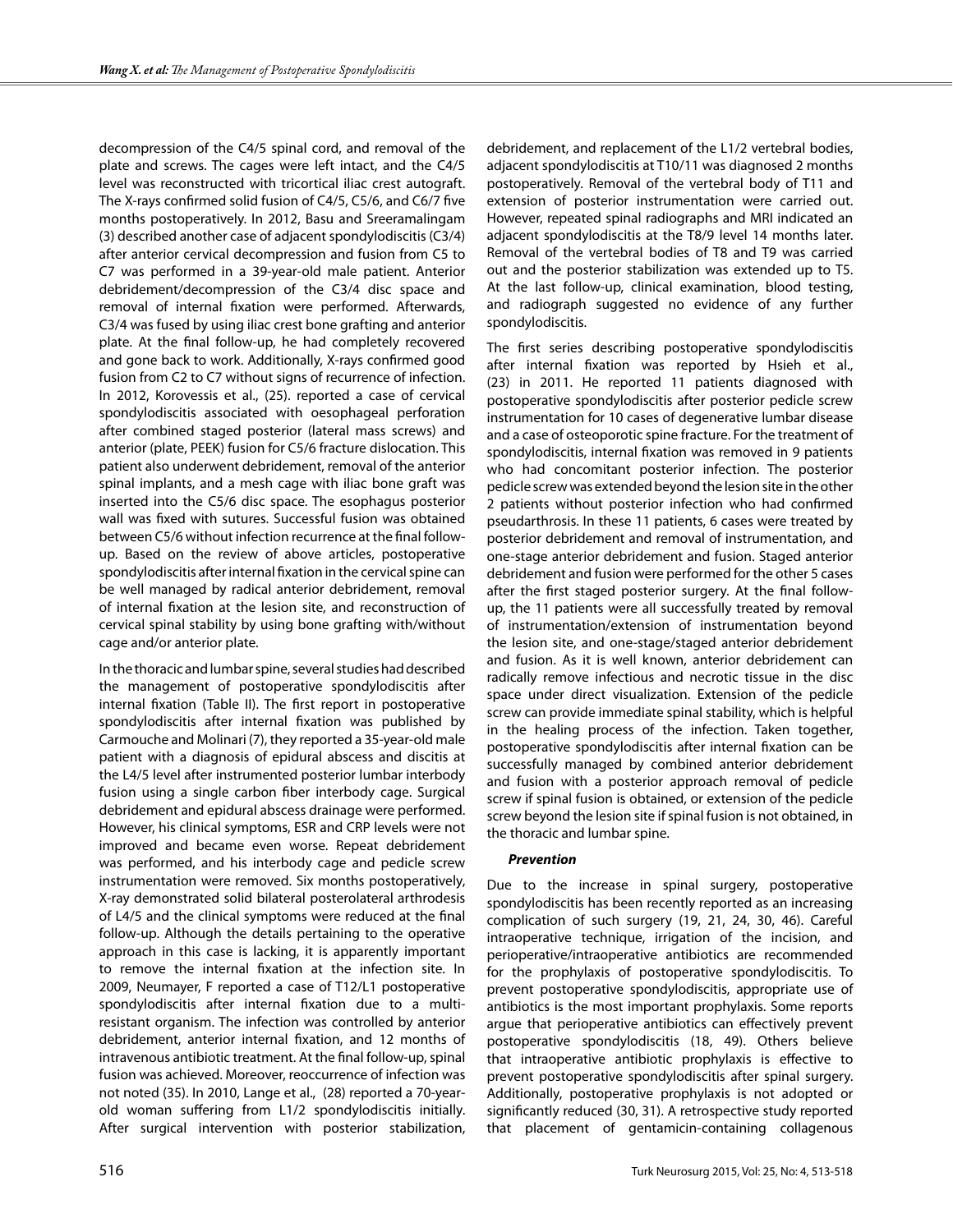sponges in the disc space were effective in preventing postoperative spondylodiscitis (41).

In summary, preoperative/intraoperative antibiotics can effectively prevent the postoperative spondylodiscitis after spinal surgery because it is considered that prophylactic antibiotics can eliminate bacteria that are iatrogenically inoculated into the disc space during the operation. The local use of antibiotics is effective in preventing postoperative spondylodiscitis as well, although there are few reports.

### **Conclusion**

Once the primary diagnosis is confirmed, early and adequately prolonged antibiotic treatment is recommended. The majority of the postoperative spondylodiscitis without internal fixation cases can be successfully treated by conservative treatment. Either posterior or anterior debridement can be used to treat postoperative spondylodiscitis without internal fixation when it is unresponsive to conservative treatment. Minimally invasive debridement and drainage may also be an alternative treatment. Surgical treatment was required for postoperative spondylodiscitis after internal fixation. In the cervical spine, it can be well managed by anterior debridement, removal of internal fixation, and reconstruction of the spinal stability by using bone grafting/cage/anterior plate. In the thoracic and lumbar spine, it can be successfully managed by combined anterior debridement and fusion with posterior approach removal of pedicle screw or extension of pedicle screw beyond the lesion site. In conclusion, the morbidity and the serious complications of postoperative spondylodiscitis can be decreased with early diagnosis and proper treatment.

# **Acknowledgments**

This work is supported by the National Natural Science Foundation of China (81101380)in the manuscript.

## **References**

- 1. Ahn Y, Lee SH: Postoperative spondylodiscitis following transforaminal percutaneous endoscopic lumbar discectomy: Clinical characteristics and preventive strategies. Br J Neurosurg 26(4):482-486,2012
- 2. Basu S, Ghosh JD, Malik FH, Tikoo A: Postoperative discitis following single-level lumbar discectomy: Our experience of 17 cases. Indian J Orthop 46(4):427-433,2012
- 3. Basu S, Sreeramalingam R: Adjacent level spondylodiscitis after anterior cervical decompression and fusion. Indian J Orthop 46(3):360-363,2012
- 4. Bavinzski G, Schoeggl A, Trattnig S, Standhardt H, Dietrich W, Reddy M, Al-Schameri R, Horaczek A: Microsurgical management of postoperative disc space infection. Neurosurg Rev 26(2):102-107,2003
- 5. Bettini N, Girardo M, Dema E, Cervellati S: Evaluation of conservative treatment of non specific spondylodiscitis. Eur Spine J 18 Suppl 1:143-150,2009
- 6. Boden SD, Davis DO, Dina TS, Sunner JL, Wiesel SW: Postoperative diskitis: Distinguishing early MR imaging findings from normal postoperative disk space changes. Radiology 184(3):765-771,1992
- 7. Carmouche JJ, Molinari RW: Epidural abscess and discitis complicating instrumented posterior lumbar interbody fusion: A case report. Spine (Phila Pa 1976) 29(23):E542- 546,2004
- 8. D'Aliberti G, Talamonti G, Villa F, Debernardi A: The anterior stand-alone approach (ASAA) during the acute phase of spondylodiscitis: Results in 40 consecutively treated patients. Eur Spine J 21 Suppl 1:S75-82,2012
- 9. Dai LY, Chen WH, Jiang LS: Anterior instrumentation for the treatment of pyogenic vertebral osteomyelitis of thoracic and lumbar spine. Eur Spine J 17(8):1027-1034,2008
- 10. Dimar JR, Carreon LY, Glassman SD, Campbell MJ, Hartman MJ, Johnson JR: Treatment of pyogenic vertebral osteomyelitis with anterior debridement and fusion followed by delayed posterior spinal fusion. Spine (Phila Pa 1976) 29(3):326-332; discussion 332,2004
- 11. Emery SE, Chan DP, Woodward HR: Treatment of hematogenous pyogenic vertebral osteomyelitis with anterior debridement and primary bone grafting. Spine (Phila Pa 1976) 14(3):284-291,1989
- 12. Endres S, Wilke A: Posterior interbody grafting and instrumentation for spondylodiscitis. J Orthop Surg (Hong Kong) 20(1):1-6,2012
- 13. Enoch DA, Cargill JS, Laing R, Herbert S, Corrah TW, Brown NM: Value of CT-guided biopsy in the diagnosis of septic discitis. J Clin Pathol 61(6):750-753,2008
- 14. Fang D, Cheung KM, Dos Remedios ID, Lee YK, Leong JC: Pyogenic vertebral osteomyelitis: Treatment by anterior spinal debridement and fusion. J Spinal Disord 7(2): 173-180,1994
- 15. Fayazi AH, Ludwig SC, Dabbah M, Bryan Butler R, Gelb DE: Preliminary results of staged anterior debridement and reconstruction using titanium mesh cages in the treatment of thoracolumbar vertebral osteomyelitis. Spine J 4(4):388- 395,2004
- 16. Fernand R, Lee CK: Postlaminectomy disc space infection. A review of the literature and a report of three cases. Clin Orthop Relat Res 209:215-218,1986
- 17. Gonzalvo A, Abdulla I, Riazi A, De La Harpe D: Single-level/ single-stage debridement and posterior instrumented fusion in the treatment of spontaneous pyogenic osteomyelitis/ discitis: Long-term functional outcome and health-related quality of life. J Spinal Disord Tech 24(2):110-115,2011
- 18. Guiboux JP, Cantor JB, Small SD, Zervos M, Herkowitz HN: The effect of prophylactic antibiotics on iatrogenic intervertebral disc infections. A rabbit model. Spine (Phila Pa 1976) 20(6):685-688,1995
- 19. Hadjipavlou AG, Gaitanis IN, Papadopoulos CA, Katonis PG, Kontakis GM: Serratia spondylodiscitis after elective lumbar spine surgery: A report of two cases. Spine (Phila Pa 1976) 27(23):E507-512,2002